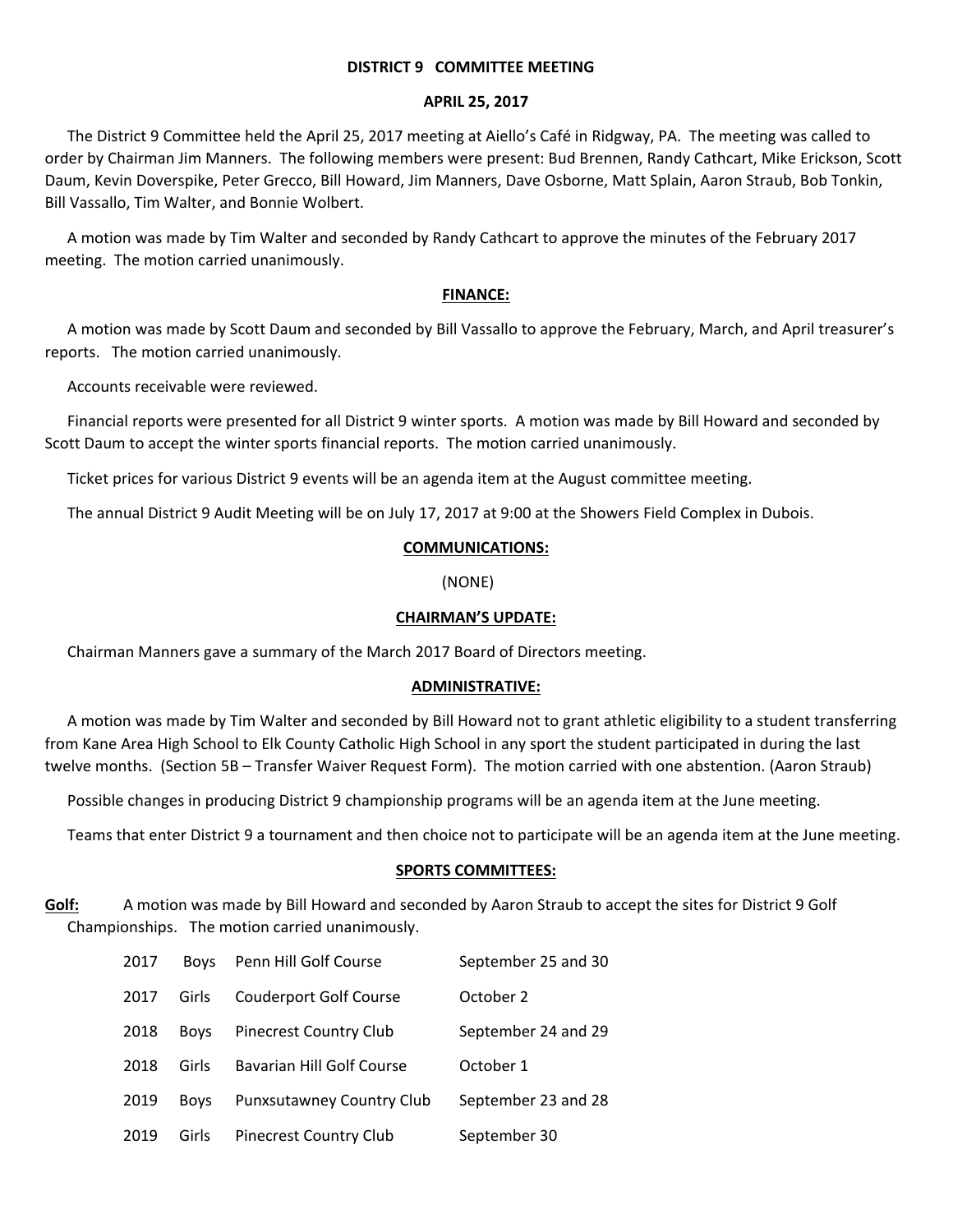2020 Boys Bavarian Hills Golf Course TBA

2020 Girls Punxsutawney County Club TBA

- **TRACK AND FIELD**: A time schedule for the 2018 "combined" AA and AAA track and field meet will be provided at the June meeting.
- **CROSS COUNTRY**: Runner High will be FAT timing system used at the 2017 District 9 Cross Country Meet.
- **VOLLEYBALL**: There will be sub‐regional boys volleyball matches between Districts 6 and 9. District 8 will not enter a team in the tournament.
- **BASKETBALL:** The basketball committee will meet at 8:30 AM on June 14, 2017.

A motion was made by Bill Vassallo and seconded by Aaron Straub to adjourn. The motion carried unanimously.

# The next District 9 Committee meeting will be on June 14<sup>th</sup> at Aiello's Café in Ridgway, PA. The starting time will be 8:30 **AM for the basketball committee and the District 9 Committee meeting will begin at 9:30 AM.**

# The 2015 – 2016 District 9 Audit Meeting will be held on July  $17<sup>th</sup>$  at 9:00 AM at the Showers Field Complex in Dubois.

Respectfully submitted,

Robert J. Tonkin,

District 9 Secretary

### **ANNUAL PRINCIPALS MEETING:**

### **The following items were discussed by various members of the District 9 Committee:**

- **1. Game and officials contracts**
- **2. Audit report**
- **3. Sportsmanship Award**
- **4. Combining "AA" and "AAA" Track and Field meets**
- **5. Team registrations**

The following items were discussed by Dr. Robert Lombardi, Executive Director of the PIAA, and Mr. Patrick Gebhart, **Assistant Executive Director of the PIAA.**

- **1. Ball adoption**
- **2. Baseball pitching rule**
- **3. Eligibility list**
- **4. Football, volleyball, tennis, soccer, and track steering committee updates**
- **5. Crowd control**
- **6. Wrestling concern**
- **7. Concussion issue**
- **8. Unionization of officials**
- **9. Strategic Planning Committee update**
- **10. Online officials testing**
- **11. Safe school program**
- **12. Edits to CIPPE form**